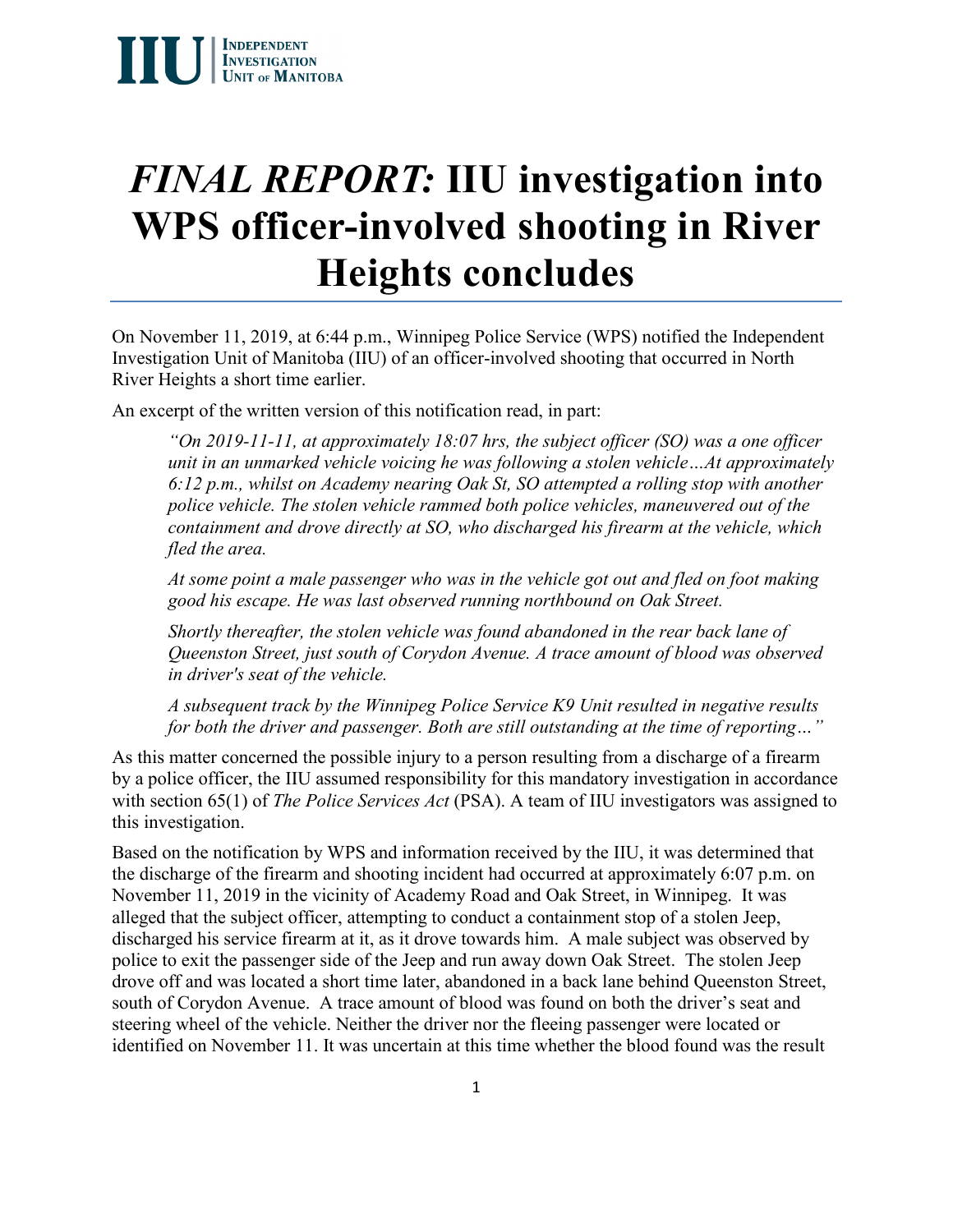

of an injury arising from the discharge of the police officer's service firearm. The blood sample was sent for DNA analysis to ascertain if an individual could be identified.

There was a considerable delay encountered in proceeding with this investigation due to the time passing for the DNA analysis on the blood found in the stolen vehicle to be completed. It was not until September 2020, that the blood sample analysis was completed and an individual was identified. The individual was finally located at the Calgary Correctional Center in November 2020. It was determined that this individual was the operator of the stolen Jeep and had been injured as a result of the discharge of the firearm. In the circumstances, this person was deemed to be the affected person (AP).

Among the information obtained and reviewed by IIU investigators, included:

- WPS radio transmissions
- GPS records for police vehicles
- NICHE report list
- Notes and prepared statement of SO
- Forensic Identification reports
- Narrative report
- WPS policy on use of service firearms

As indicated, the civilian director designated the WPS officer who discharged his service firearm as the subject officer (SO) and one other WPS officer was designated as a witness officers (WO). IIU investigators also met with and interviewed AP. The individual who fled the stolen Jeep out of the passenger side on November 11 was never identified or located.

# **AP**

AP stated that on November 11, 2019, between 7:00 and 10:00 p.m., he had borrowed a Jeep from a friend and was driving towards on Academy Road towards Maryland Street when he pulled over to either respond to a telephone call or read a text message on his mobile phone. AP stated that the Jeep he was driving was struck by another vehicle and his head slammed back into the headrest. AP stated that he believed he was being attacked so he instinctively drove off. AP stated that he heard a loud popping sounding and then the driver's side window of the Jeep blew out. Some of the glass from the breaking window cut his hand. AP stated that he was in the Jeep with a couple that he knew and only knew them by their first names. AP stated that the couple were in the in the rear seat of the vehicle. AP stated that one of the couple told him that his window had been shot out although he did not see where the shot came from, nor did he see any pedestrians or police cars in the area. AP stated that he drove two or three blocks then lost control of the Jeep and collided with a fence in a back lane. AP stated that he exited the Jeep and walked away. AP did not seek medical attention for an injured hand. AP stated that the couple had already exited the Jeep by the time he collided with the fence. AP denied being under the influence of any intoxicants at the time of the incident, stating he had ingested cocaine and liquor a couple of days prior. AP stated he would provide the full names of the passengers (the couple) who were present in the vehicle with him at the time of the shooting, but to date, he has not done so.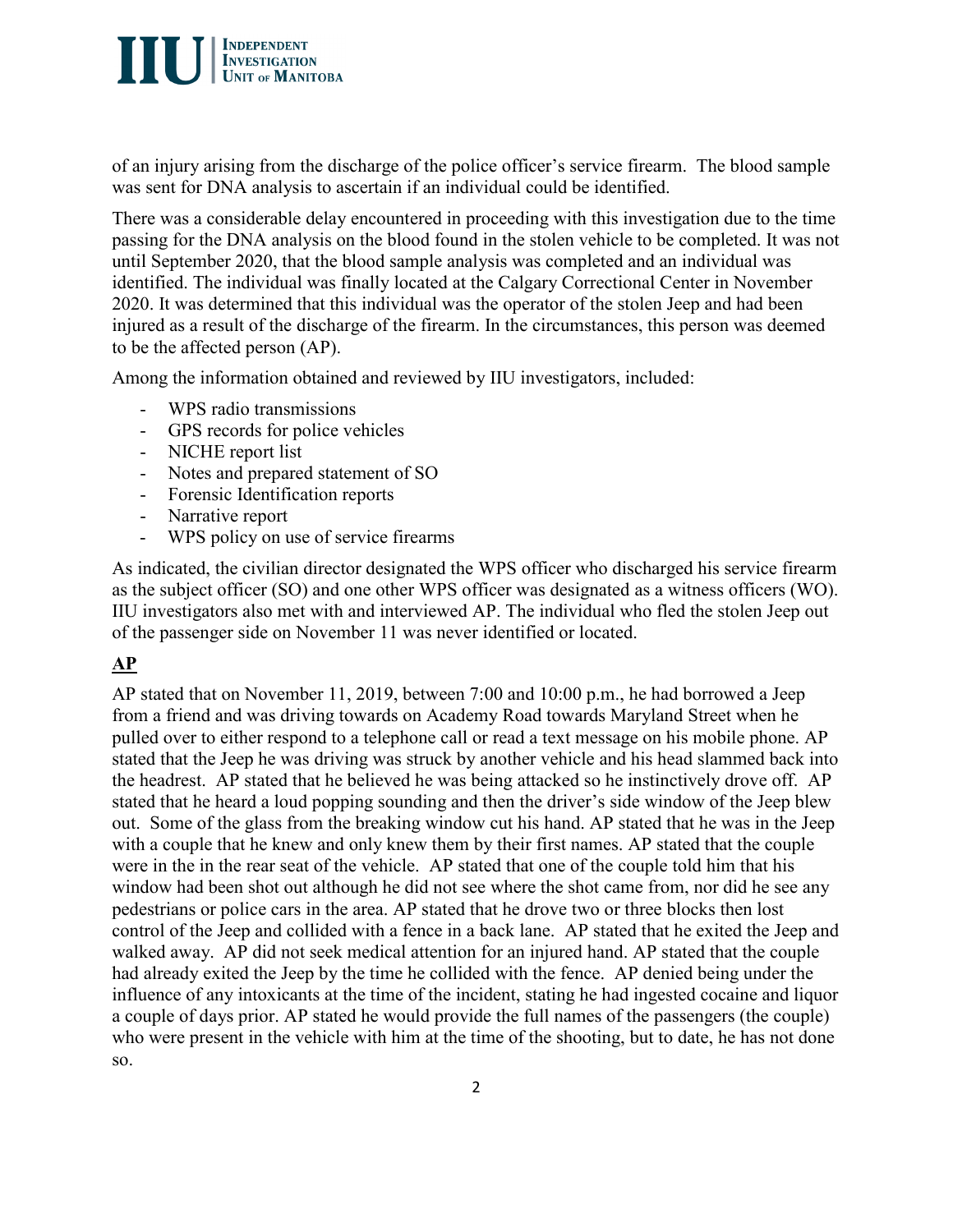

### **Witness Officer**

WO was on duty and driving a marked WPS SUV, when he heard SO broadcast of the police radio that he was following a stolen vehicle that had been involved in a theft of gasoline. SO broadcasted that he was westbound on Academy Road. WO stated that he drove his vehicle to Academy Road parking on a cross street so he could observe traffic and wait for the stolen vehicle to pass his location. Within moments, the Jeep, passed his location westbound in the curb lane of Academy Road. The Jeep then stopped at a traffic light at Oak Street and Academy Road. WO stated that he pulled in behind the Jeep. When the traffic light turned green, WO stated that he observed SO, in his vehicle, drive in front of the Jeep in an effort to do a containment stop<sup>[1](#page-2-0)</sup>. WO stated that he observed that the Jeep collided with the rear of SO's vehicle. WO stated that he drove behind the Jeep and contacted its rear end in an effort to pin it. WO stated that he did not have his emergency lights on when he drove into the Jeep but activated them afterwards. WO stated that a person exited from the passenger side of the Jeep and ran off to the north. WO stated that the Jeep began to back up, pushing his vehicle backwards. WO stated that he saw SO out of his police vehicle standing next to the driver's side of the Jeep. WO stated that he did not believe that SO had his service firearm drawn at that time. WO stated that the Jeep started to drive forward and SO now had his service firearm in his hand. WO stated that he believed the SO's life was in danger. WO stated that SO discharged his service firearm once towards the driver's window of the Jeep. WO stated that SO was between two and four feet from the driver's side of the Jeep when he discharged his firearm. WO stated that he did not see whether the discharge struck the Jeep but it drove around SO's vehicle and continued westbound on Academy Road, where it eventually turned off. WO stated that he remained on scene to make sure SO was okay.

#### **Subject Officer**

 $\overline{a}$ 

Pursuant to the provisions of the PSA, a subject officer cannot be compelled to provide his or her notes regarding an incident nor participate in any interview with IIU investigators. In this case, the subject officer declined to attend for an interview, however did provide his notes and a prepared statement to IIU investigators.

The prepared statement included the following information:

*The stolen vehicle struck the rear bumper of my cruiser car with a hard jolt, I used both hands to control the cruiser car. My cruiser car came to a complete stop on the west side of Academy and Oak. I don't believe the emergency lights activated as my hands went to steady the cruiser.*

*The stolen vehicle then made contact with my cruiser car a second time and the rear bumper of my cruiser car was against the front bumper of the stolen vehicle.*

*Believing the stolen vehicle was pinned I exited the drivers side door of my cruiser car and the #1 lane of Academy westbound had stopped. I was in full uniform.*

<span id="page-2-0"></span><sup>&</sup>lt;sup>1</sup> a tactic employed by police whereby police vehicles are positioned in front and back, and in some cases the side, of a suspect vehicle, in an effort pin it in place and safely stop it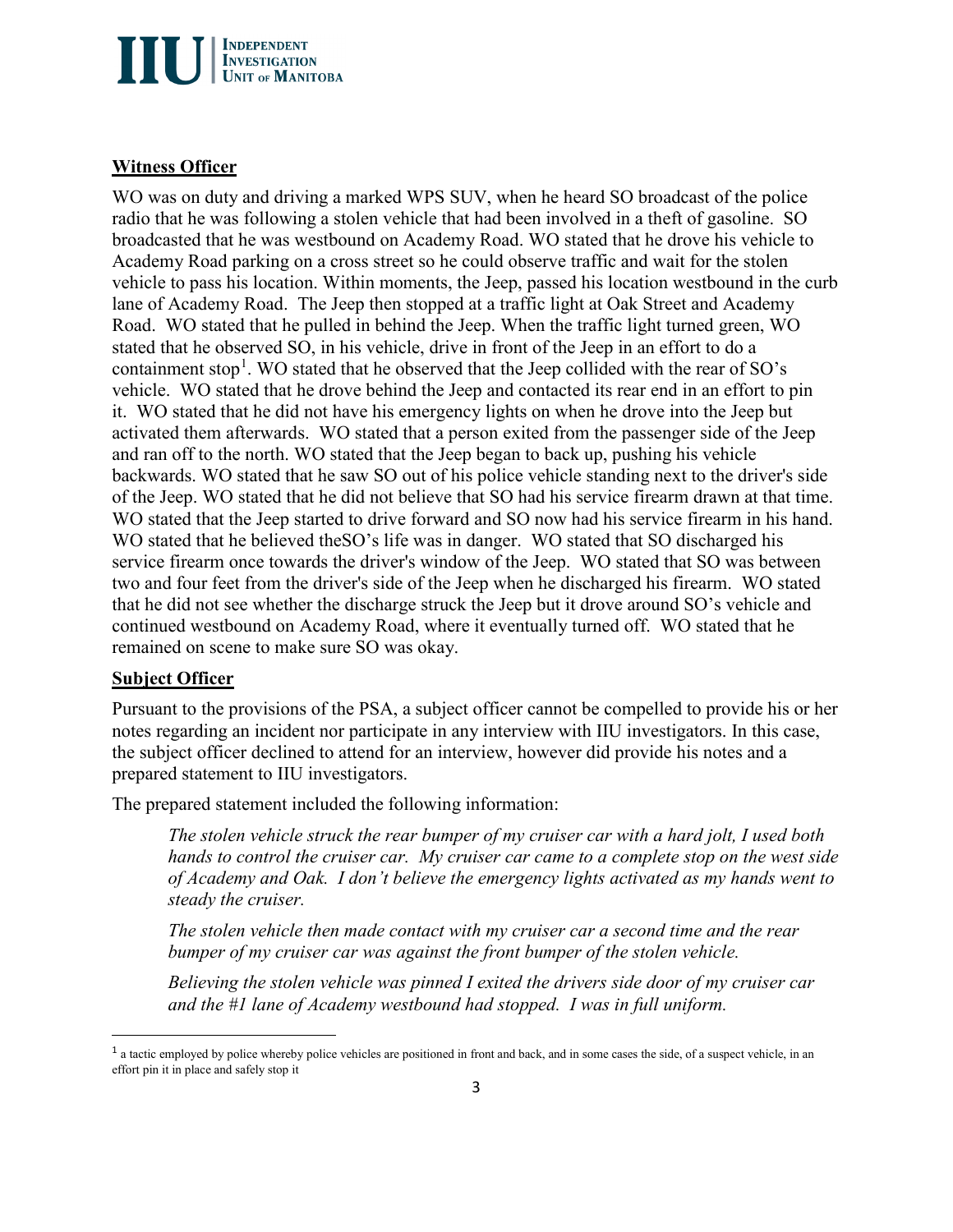# $\int \left| \begin{array}{l} \text{INDEPENDENT} \\ \text{INVESTIGATION} \\ \text{UNIT of MANITOBA} \end{array} \right|$

*I proceeded along the drivers* [sic] *side of my cruiser car to the rear bumper. Once there I observe a Caucasian male fleeing out the front passenger side of the stolen vehicle. The passenger fled north bound.*

*The open passenger side door caused the interior light of the stolen vehicle to be illuminated.*

*Moving towards the stolen vehicle I expected to see the driver flee. The driver was still seated in the drivers* [sic] *seat.*

*The driver was a Caucasian male, approximately 30 years of age with brown hair.*

*I realize that [WO]'s cruiser car has been pushed back and is approximately 3 feet in front of me and I am past the bumper of my cruiser car.*

I attempted to stop my forward momentum all the while the driver is staring at me *through the windshield of the stolen vehicle.*

*When I stop my forward momentum I realize that I am in one of the stolen vehicles* [sic] *escape routes.*

*I drew my service issued pistol, recognizing this is a lethal force encounter with the driver in a position to cause me death or grievous bodily harm.*

*I point my service issued pistol at the hood of the vehicle. I pointed it at the hood because I didn't believe the threat assessment was complete. The stolen vehicle was static and appeared to be in reverse. I yelled stop.*

*Without taking my eyes off the stolen vehicle I attempted to locate an escape route for myself. The number 1 lane of west bound Academy appeared safe but there was the unknown if traffic directly behind me had stopped or was still traveling east bound in the #1 lane.*

*I began to back step to create distance between myself and the threat. The driver was still looking at me. Despite the open and unobstructed route to the North, the driver then accelerated the stolen vehicle towards me rapidly. I had made a couple of steps back from the stolen vehicle before it started moving towards me, that being a total of 6 feet.*

*I believe the driver of the stolen vehicle intended to run me down.*

*While still moving backwards I took aim at the driver and discharged one round from my service issued pistol.*

*The round entered the vehicle through the drivers* [sic] *side front window towards the passenger side of the vehicle.*

*The stolen vehicle passed within inches of me as I stepped back, I could feel the vehicle pass me*.